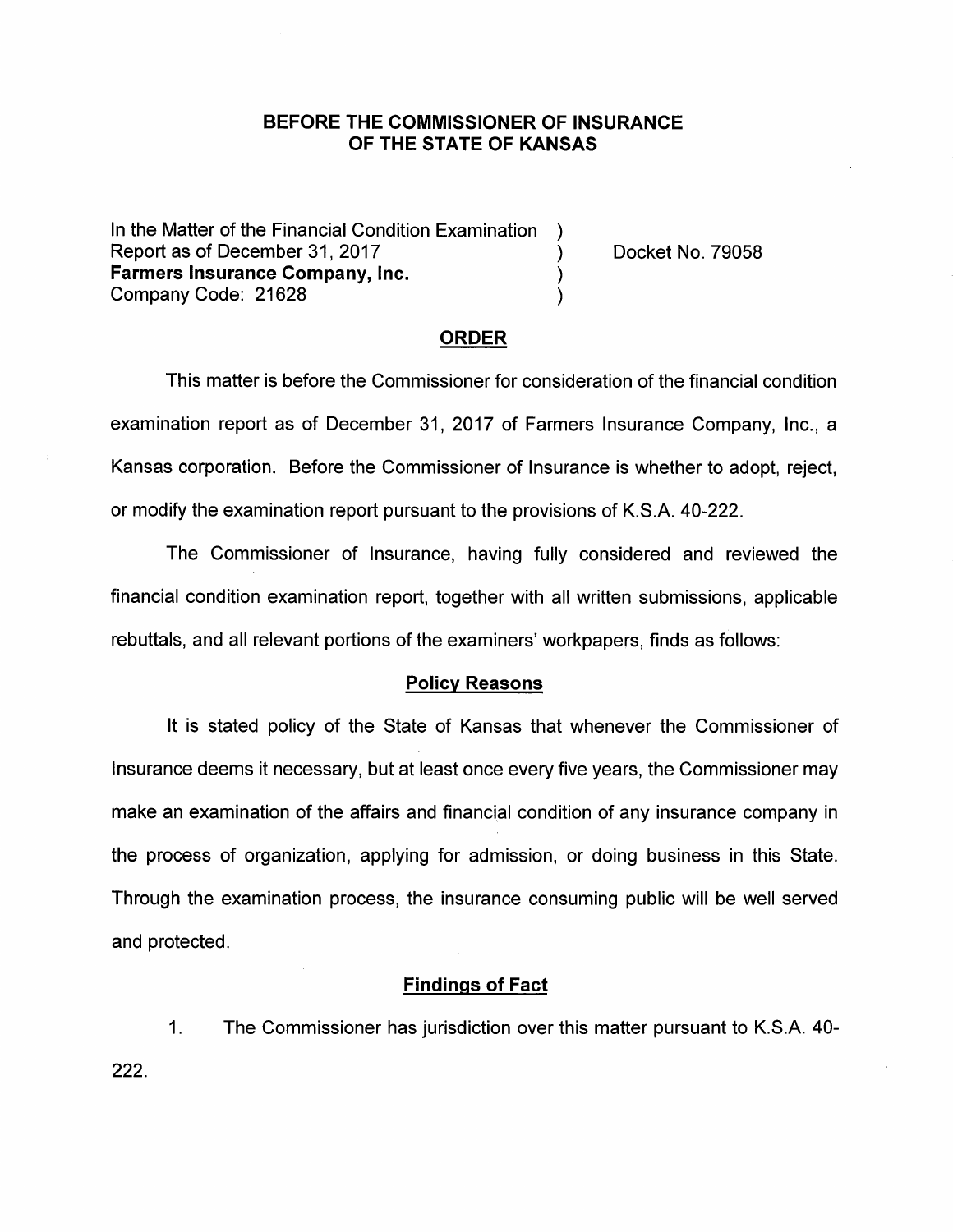2. The Kansas Insurance Department undertook an examination of Farmers Insurance Company, Inc. The Department completed the examination on May 16, 2019.

3. On May 7, 2019, the examiner-in-charge tendered and filed with the Kansas Insurance Department a verified written report of the examination within thirty (30) days following completion of the examination.

4. Following receipt of the verified report, the Kansas Insurance Department transmitted the report to Farmers Insurance Company, Inc. on May 29, 2019, with a duly executed notice advising the company of its opportunity to prepare and submit to the Kansas Insurance Department a written submission or rebuttal with respect to any and all matters contained in the report. The Kansas Insurance Department further advised Farmers Insurance Company, Inc. that it needed to file any written submission or rebuttal with the Kansas Insurance Department no later than thirty (30) days after receipt of the verified report.

5. Farmers Insurance Company, Inc. filed a written rebuttal of the verified report on June 21, 2019.

6. On June 24, 2019, the Kansas Insurance Department informed Farmers Insurance Company, Inc. that it had adopted some of the changes proposed in Farmers Insurance Company, lnc.'s rebuttal to the verified report and provided a copy of a modified examination report.

7. On June 26, 2019, Farmers Insurance Company, Inc. provided acceptance of the modified financial examination report as of December 31, 2017.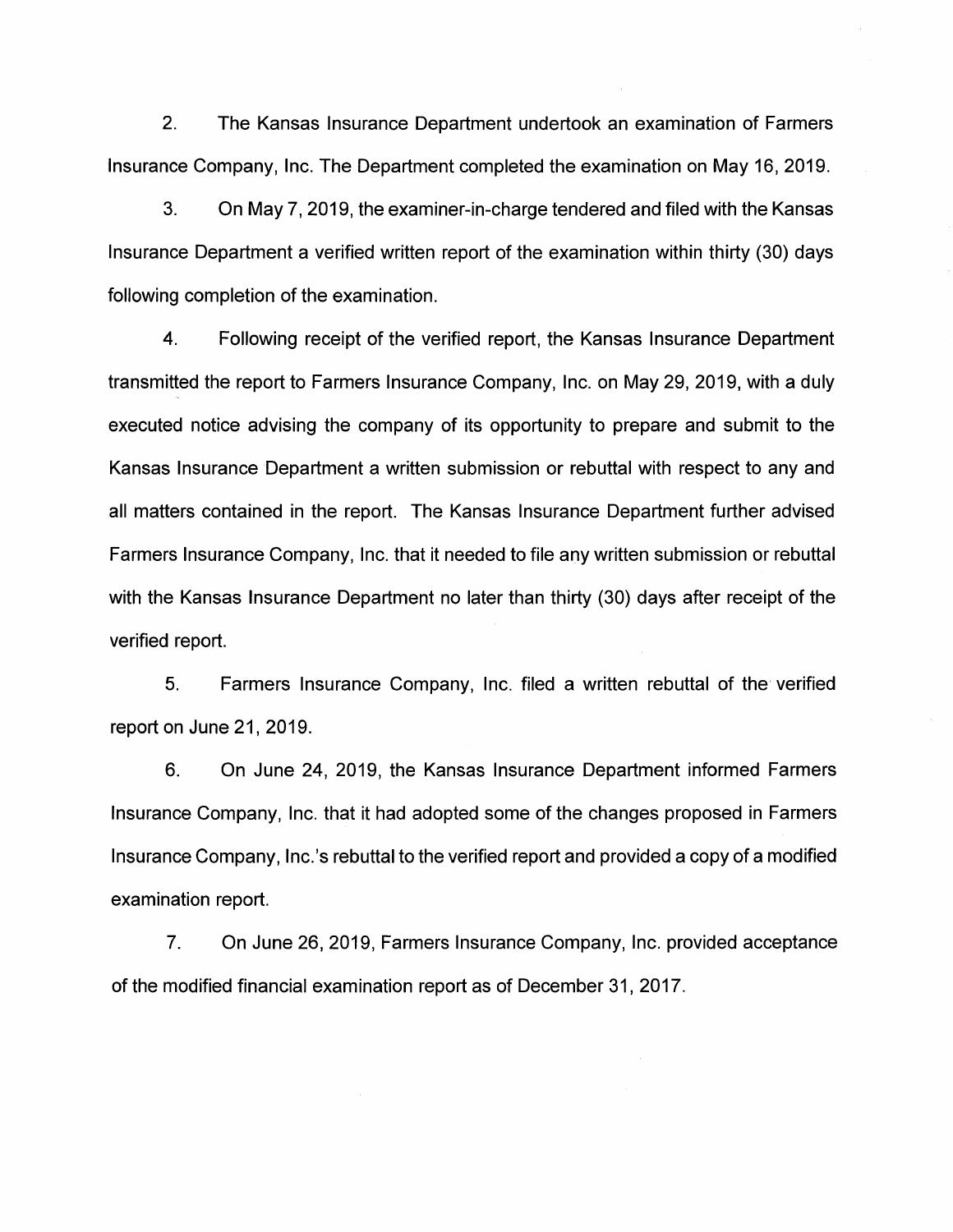8. Within thirty (30) days of the end of the time period allowed for written submission or rebuttal, the Commissioner of Insurance fully reviewed the report, together with all written submissions and rebuttals provided by Farmers Insurance Company, Inc. The Commissioner of Insurance further reviewed all relevant work papers.

# **Conclusion of Law**

9. K.S.A. 40-222(k)(2) provides:

"Within 30 days of the end of the period allowed for the receipt of written submissions or rebuttals, the commissioner shall fully consider and review the report, together with any written submissions or rebuttals and any relevant portions of the examiners workpapers and enter an order:

- (A) Adopting the examination report as filed or with modification or corrections. If the examination report reveals that the company is operating in violation of any law, regulation or prior order of the commissioner, the commissioner may order the company to take any action the commissioner considers necessary and appropriate to cure such violations; or
- (8) rejecting the examination report with directions to the examiners to reopen the examination for purposes of obtaining additional data, documentation or information, and refiling pursuant to subsection (k); or
- (C) call and conduct a fact-finding hearing in accordance with K.S.A. 40-281 and amendments thereto for purposes of obtaining additional documentation, data, information and testimony."
- 10. Based upon the Findings of Fact enumerated in paragraphs #1 through #8

above, the modified financial condition examination report as of December 31, 2017 of

Farmers Insurance Company, Inc. should be adopted.

## **IT IS THEREFORE, BY THE COMMISSIONER OF INSURANCE, ORDERED THAT:**

1. The modified financial condition examination report as of December 31,

2017 of Farmers Insurance Company, Inc. is adopted.